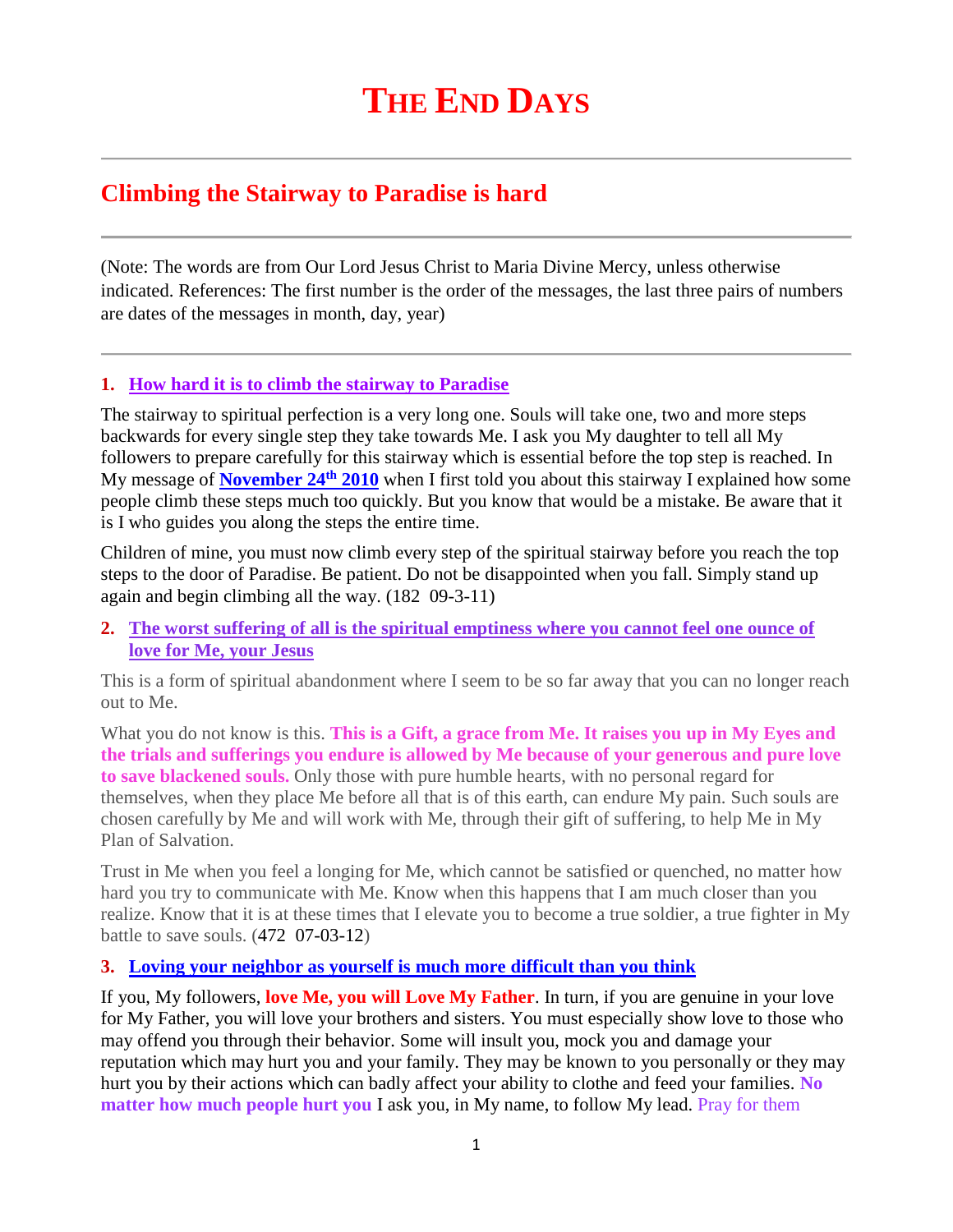especially those who harm you. For when you pray for them you dilute the hatred spewed by Satan. A hatred that could spring forth thoughts of revenge … This is **one of the most difficult of all My teachings**. Love thy neighbor as yourself. It is much more difficult than you think. When you can achieve this act of great generosity you will help Me fulfill My plan to save more souls. (184 09- 04-11)

## **4. [Classic Error made when trying to become closer to Me](http://www.thewarningsecondcoming.com/classic-error-made-when-trying-to-become-closer-to-me/)**

Then there are the souls who do understand the truth. They make a classic error when trying to become closer to Me. It is easy for them to ensure that once their material goods are secured, they can then move forth on their own spiritual journey. But that is not how it works. You must, by all means, protect your families and your homes. You must feed those who depend on you. After that you must put Me first before all worldly goods**. That will be your passport to Heaven**. **Man is nothing without God.** No material luxuries will, or can be, substituted for the love of God. Nor can they be retained or the same value placed on them if you want to really embrace Me in your heart. (196 09-18-11)

# **5. [Stairway to spiritual perfection](http://www.thewarningsecondcoming.com/stairway-to-spiritual-perfection/)**

For My faithful followers, you must understand this. I, despite the loneliness you may experience, am never far away. All of these episodes have one goal, to strengthen your faith in a such a way so as to ensure that you move a new step towards Me each time. This is what is called the stairway to spiritual perfection that is Heaven. It is a long stairway and can take a very long time to reach the upper steps. Each step can represent a new revelation into what lessons you must experience before you can attain the graces you need to elevate your souls to the spiritual perfection needed to enter My Father's Paradise… Some climb these steps quickly while others take their time… You must never assume that because your faith is strong that this is all your doing... You must, in order to reach the top step, be humble in your love for Me. Show virtue at all times. (19 11-24-10)

# **6. Meaning of suffering in this life**

When you suffer in this life, you are carrying My cross. You have two choices. If you reject My cross, moan and are bitter because of it then the suffering increases unabated. On the other hand if you accept the cross and offer up your suffering to save souls then this is a wonderful gift to Me. If you accept this suffering, the trials and tribulations with joy, then your load will become lighter. I will help you carry it. The pain will then ease and peace, love, joy and pure happiness will reign in you. (41 01-16-11)

## **Sorrow a gift from God**

When speaking to Me, as a child, understand this. If you open your hearts and place all your trust in Me I will direct you when you suffer sorrow on this earth… While it is excruciatingly painful, My children, consider sorrow a gift from God. A Blessing. Because it is through sorrow and suffering that purification takes place. Offer your sufferings to Me… The Purification which takes place when you accept sorrow or suffering, no matter how bad, when offered up with joy for the salvation of mankind cannot be truly understood by you, My children. But as you draw closer to Me by opening your hearts, abandoning your will to Me and completely surrendering to Me, you will understand more. You see, it is only by doing this that you will be in union with Me. And when you do, your trials and suffering on earth will ease. In time you will accept suffering with joy in your hearts. Especially when you offer this as gift to Me.